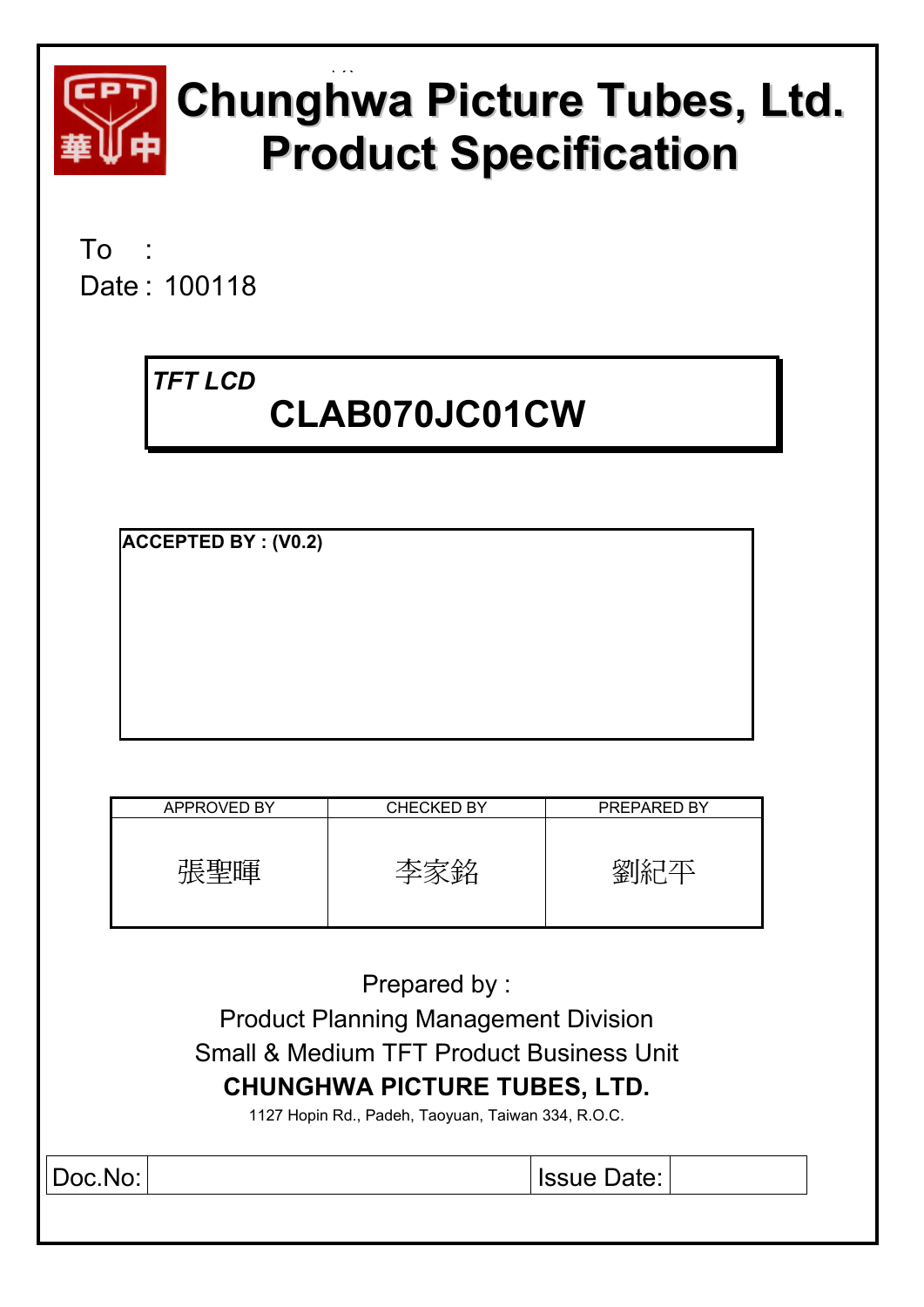# **REVISION STATUS**

| Revision<br><b>Notice</b> | Description                                    | Page           | Rev. Date  |
|---------------------------|------------------------------------------------|----------------|------------|
| 0.0                       | First revision (Tentative)                     | --             | 2009/11/05 |
| 0.1                       | Revise Power sequence                          | $\overline{7}$ | 2009/11/24 |
| 0.1                       | Revise Timing characteristics of input signals | $8 - 9$        | 2009/11/24 |
| 0.1                       | Revise CN1(Note1)                              | $10 - 11$      | 2009/11/24 |
| 0.2                       | <b>Revise Vcom</b>                             | $6\phantom{1}$ | 2010/01/15 |
| 0.2                       | Revise reliability test                        | 16             | 2010/01/15 |
|                           |                                                |                |            |
|                           |                                                |                |            |
|                           |                                                |                |            |
|                           |                                                |                |            |
|                           |                                                |                |            |
|                           |                                                |                |            |
|                           |                                                |                |            |
|                           |                                                |                |            |
|                           |                                                |                |            |
|                           |                                                |                |            |
|                           |                                                |                |            |
|                           |                                                |                |            |
|                           |                                                |                |            |
|                           |                                                |                |            |
|                           |                                                |                |            |
|                           |                                                |                |            |
|                           |                                                |                |            |
|                           |                                                |                |            |
|                           |                                                |                |            |
|                           |                                                |                |            |
|                           |                                                |                |            |
|                           |                                                |                |            |
|                           |                                                |                |            |
|                           |                                                |                |            |
|                           |                                                |                |            |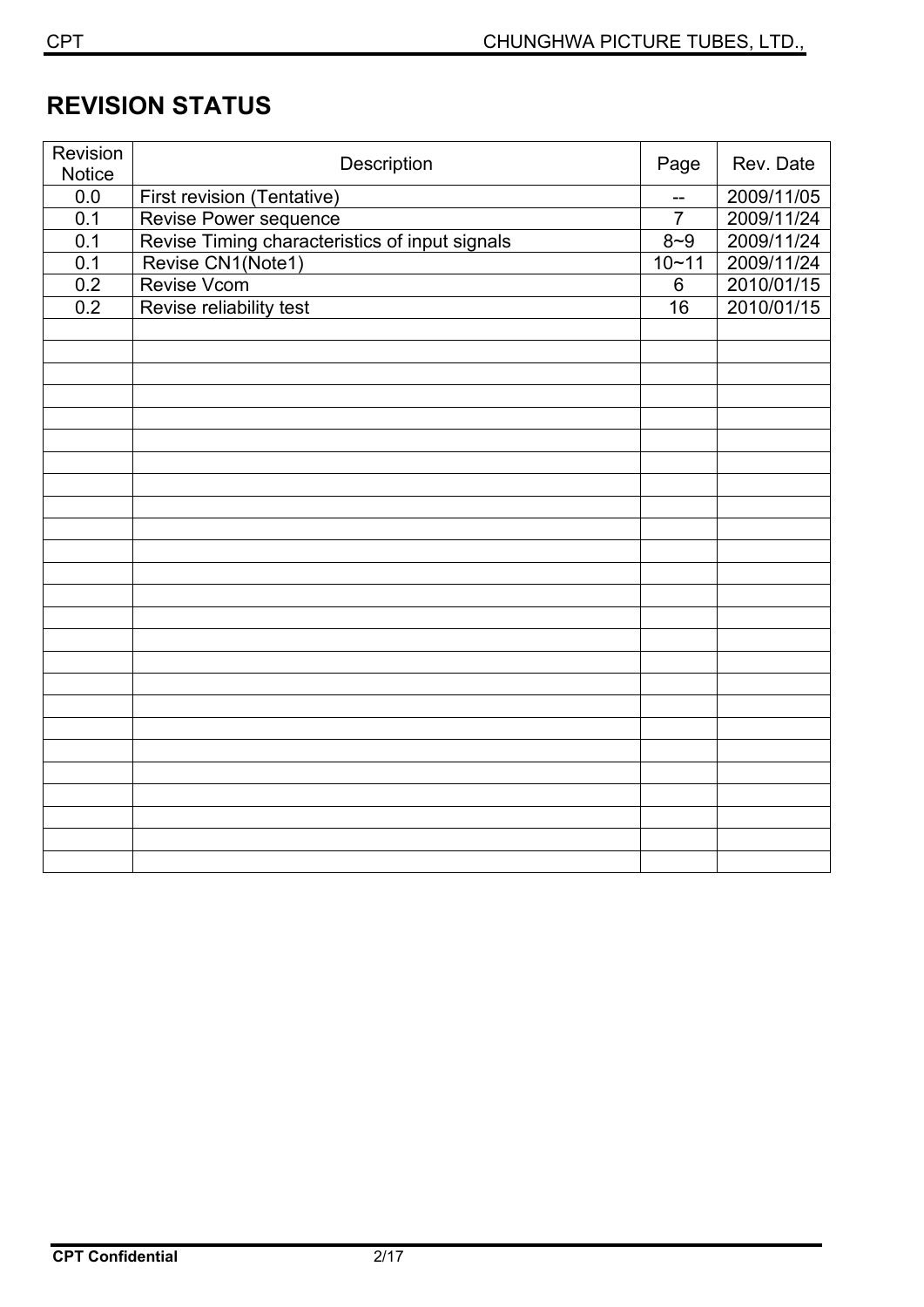# **CONTENTS**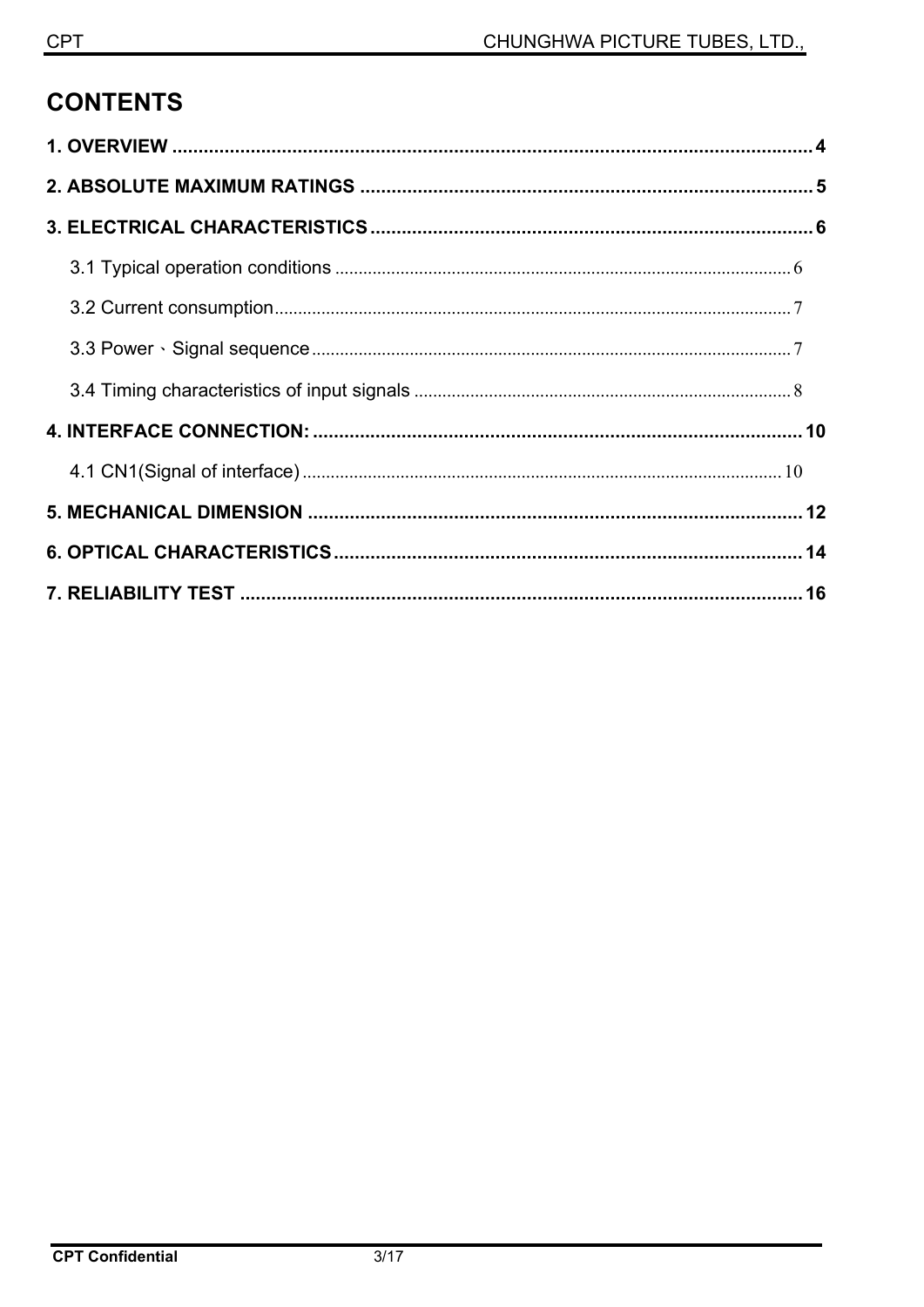# **1. OVERVIEW**

**CLAB070JC01CW** is 7.0" color TFT-LCD (Thin Film Transistor Liquid Crystal Display) OLB module (finish outer lead bonding) composed of LCD panel and driver ICs (the backlight is not included in this OLB module).

The 7.0" (17.67cm) screen produces 480(\*3)X234 WQVGA resolution image. By applying R.G.B. input signal, full color images are displayed.

| <b>ITEM</b>                    | <b>SPECIFICATION</b>                    |
|--------------------------------|-----------------------------------------|
| Display Area (mm)              | 154.08 (H) $\times$ 86.58 (V)           |
| Number of Pixels               | $480(H) \times 3(RGB) \times 234(V)$    |
| Pixel Pitch (mm)               | $0.107(H) \times 3(RGB) \times 0.37(V)$ |
| <b>Color Pixel Arrangement</b> | RGB vertical stripe                     |
| Display Mode                   | Normally white, TN                      |
| Number of color                | Full color                              |
| <b>Viewing Direction</b>       | 6 o'clock                               |
| Response Time (Tr+Tf)          | $20ms$ (typ.)                           |
| Panel Transmittance (%)        | $8.5$ (typ.)                            |
| Power Consumption(W)           | 0.042W (typ)                            |
| <b>Surface Treatment</b>       | Anti-Glare, Hardness: 3H                |

General specifications are summarized in the following table: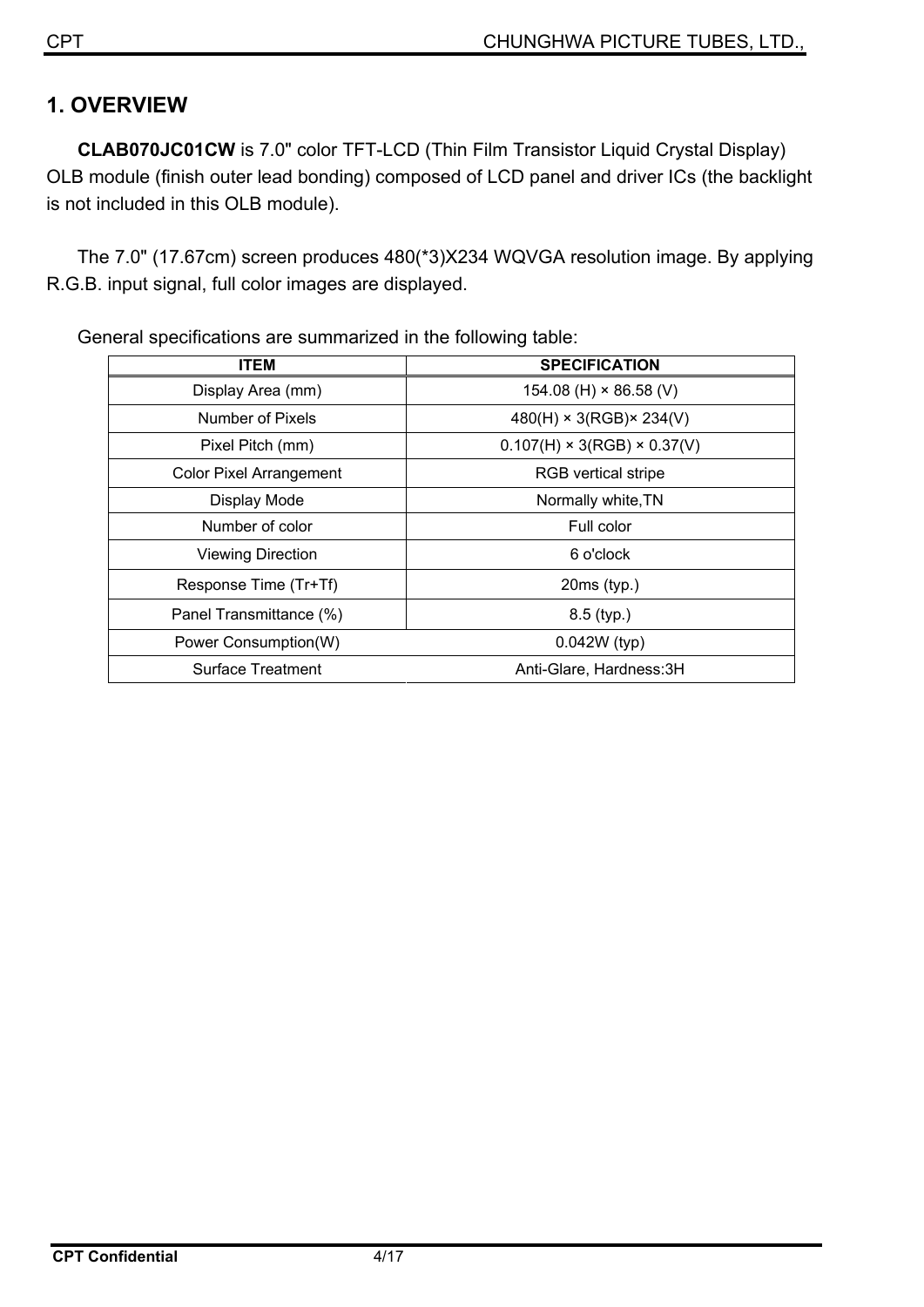# **2. ABSOLUTE MAXIMUM RATINGS**

| <b>ITEM</b>                     | <b>SYMBOL</b>  | conditions | MIN.   | MAX.       | <b>UNIT</b> | <b>NOTE</b>       |
|---------------------------------|----------------|------------|--------|------------|-------------|-------------------|
|                                 | <b>VCC</b>     | $GND=0$    | $-0.3$ | 6          | V           |                   |
|                                 | <b>AVDD</b>    | AVSS=0     | $-0.3$ | 7          | V           |                   |
| Power Supply<br>Voltage for LCD | <b>VGH</b>     | $GND=0$    | $-0.3$ | 32         | V           |                   |
|                                 | <b>VGL</b>     |            | $-22$  | 0.3        | V           |                   |
|                                 | <b>VGH-VGL</b> | $GND=0$    | $-0.3$ | 40         | V           |                   |
| Signal input voltage            | Vi             |            | $-0.2$ | $AVDD+0.2$ | $\vee$      | Note1             |
|                                 |                |            |        |            |             |                   |
| Operating temperature           | Topa           |            | $-20$  | 70         | $^{\circ}C$ | Note <sub>3</sub> |
| Storage temperature             | Tstg           |            | $-30$  | 80         | $^{\circ}C$ | Note <sub>3</sub> |

Note1: Analog input voltage VR, VG, VB

Note2: Logical signal STHL, STHR, OEH, L/R, CPH1~CPH3, STVR, STVL, OEV, CKV, U/D.

Note3: If users use the product out off the environmemtal operation range (temperature and humidity), it will have visual quality concerns.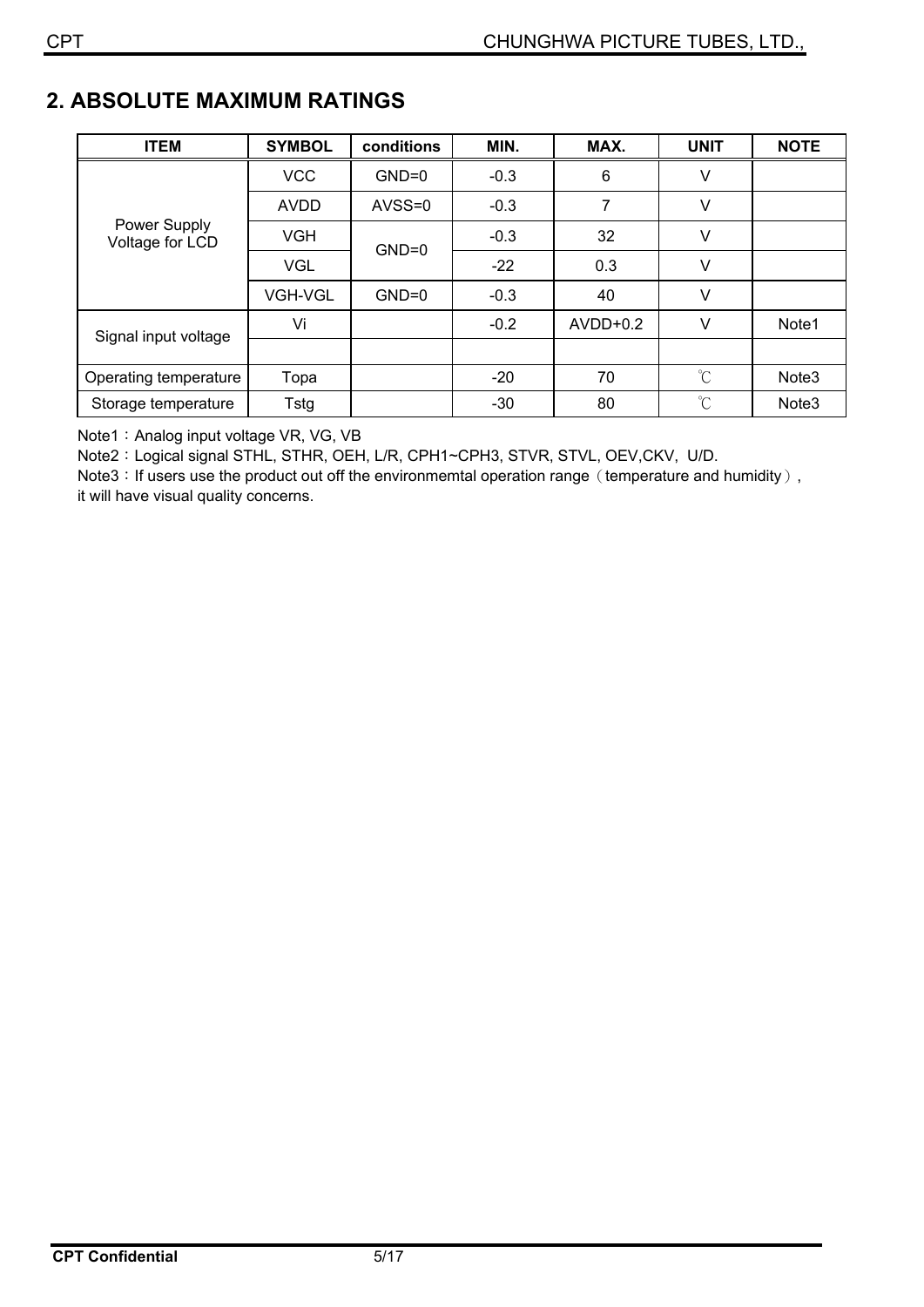# **3. ELECTRICAL CHARACTERISTICS**

|  |  |  | 3.1 Typical operation conditions |
|--|--|--|----------------------------------|
|--|--|--|----------------------------------|

|                                  |                  |                          |        |                          | $GND = Avss = 0V$ (Ta=25°C) |                   |
|----------------------------------|------------------|--------------------------|--------|--------------------------|-----------------------------|-------------------|
| <b>ITEM</b>                      | <b>SYMBOL</b>    | MIN.                     | TYP.   | MAX.                     | <b>UNIT</b>                 | <b>NOTE</b>       |
|                                  | <b>VCC</b>       | 3.0                      | 3.3    | 3.6                      | V                           | Note <sub>5</sub> |
|                                  |                  | 4.5                      | 5      | 5.5                      | V                           |                   |
| Power Supply Voltage             | <b>AVDD</b>      | 4.5                      | 5      | 5.5                      | V                           |                   |
|                                  | <b>VGH</b>       | 17                       | 18     | 19                       | V                           |                   |
|                                  | <b>VGL</b>       | $-7$                     | -6     | $-5$                     | V                           |                   |
| Signal Amplitude<br>(VR, VG, VB) | $V_{iA}$         | 0.4                      |        | AVDD-0.4                 | V                           | Note1             |
|                                  | $V_{iAC}$        |                          | 4      |                          | $\vee$                      | Note1             |
|                                  | $V_{\text{IDC}}$ | $\overline{\phantom{a}}$ | AVDD/2 | $\overline{\phantom{a}}$ | V                           | Note1             |
| <b>VCOM</b>                      | V <sub>CAC</sub> | 4                        | 4.7    | 5.4                      | $V_{P-P}$                   | Note1,2           |
|                                  | $V_{CDC}$        | 1.7                      | 1.8    | 1.9                      | V                           | Note1,3           |
|                                  | $V_{\text{IH}}$  | 0.7VCC                   |        | <b>VCC</b>               | V                           |                   |
| Input Signal Voltage             | $V_{IL}$         | <b>GND</b>               |        | 0.3VCC                   | $\vee$                      | Note4             |

Note1: Please refer to Fig.1 VCOM-RGB diagram

Note2: Brightness level is adjusted by varying this amplitude  $V_{CAC}$ 

Note3: Please adjust  $V_{CDC}$  to make the flicker level be minimum.

Note4: Logical signal STHL,STHR,OEH,L/R,CPH1~CPH3,STVR,STVL,OEV,CKV,U/D.

Note5: Vcc please refer T-con setup on system



Fig.1 VCOM-RGB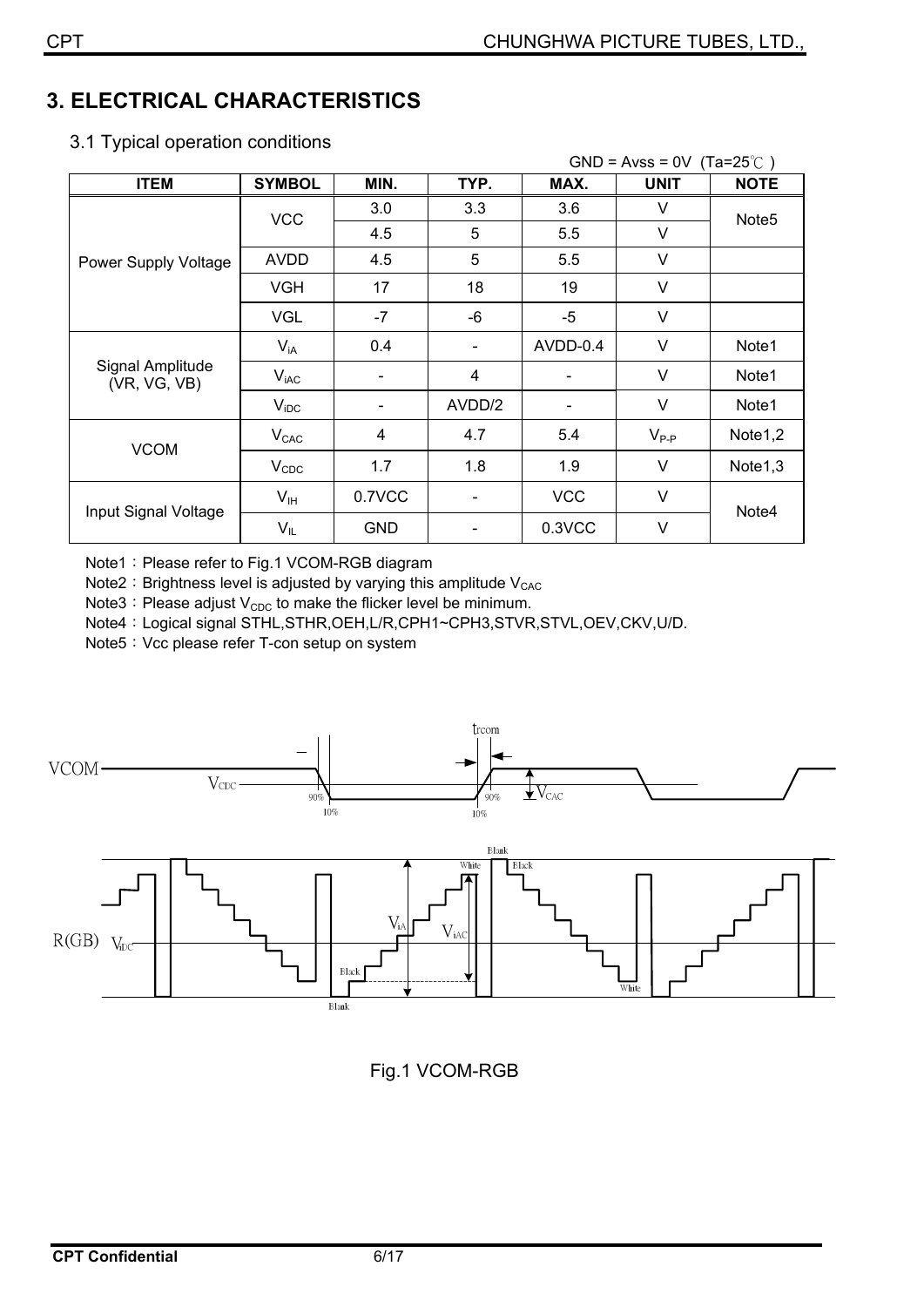|               |                        |             |                          |      |      | $(GND = Avss = 0V)$ |             |
|---------------|------------------------|-------------|--------------------------|------|------|---------------------|-------------|
| <b>ITEM</b>   | <b>SYMBOL</b>          | conditions  | MIN.                     | TYP. | MAX. | <b>UNIT</b>         | <b>NOTE</b> |
| Drive Current | <b>I</b> GH            | $VGH = 18V$ | $\overline{\phantom{a}}$ | 0.12 |      | mA                  | Note1       |
|               | <b>I</b> GL            | $VGL = -6V$ | $\overline{\phantom{a}}$ | 0.45 |      | mA                  | Note1       |
|               | $_{\rm{LCC}}$          | $VCC = 5V$  | $\overline{\phantom{a}}$ | 2.5  | 4.5  | mA                  | Note1       |
|               | <b>I</b> <sub>DD</sub> | $AVDD = 5V$ | $\overline{\phantom{a}}$ | 5    | 10   | mA                  | Note1       |

#### 3.2 Current consumption

[Note1]: Typ. specification: Gray-level test Pattern Max. specification: Black test Pattern



ʳʳʳʳʳʳʳʳʳʳʳʳʳʳʳʳʳʳʳʳʳʳʳʳʳ(a)Gray-level Pattern (b)Black Pattern

3.3 Power · Signal sequence

Power On: VCC→AVDD/VGL→VGH Video &Logic Signal Power Off: Video &Logic Signal→VGH VCC



Fig.2 Power sequence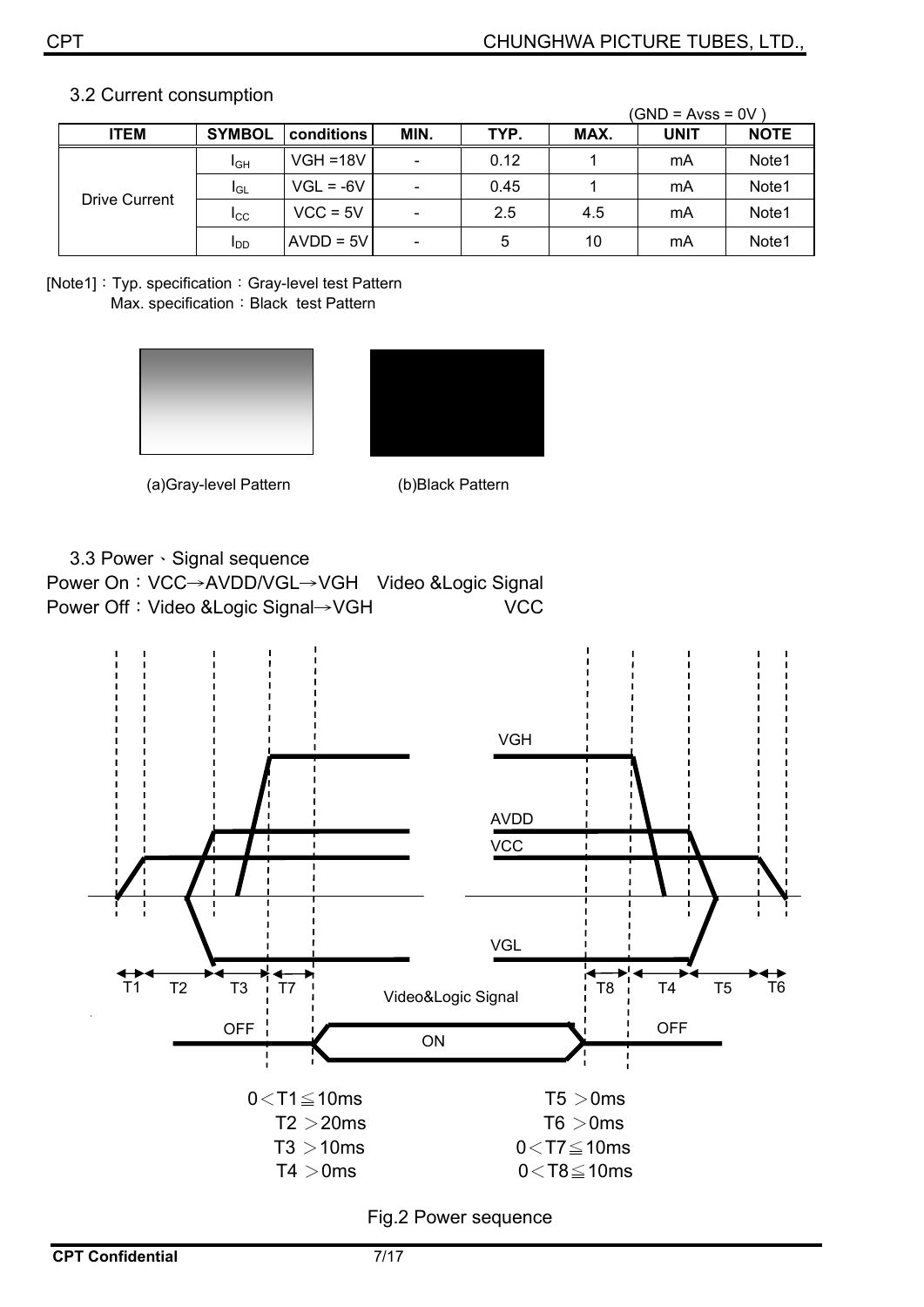3.4 Timing characteristics of input signals

| <b>CHARACTERISTICS</b>                   | <b>SYMBOL</b>                             | MIN.                         | TYP.                         | MAX.                     | <b>UNIT</b> | <b>NOTE</b> |
|------------------------------------------|-------------------------------------------|------------------------------|------------------------------|--------------------------|-------------|-------------|
| Source driver operating frequency        | $1/T_{\text{CW}}$                         |                              | 9.4                          |                          | <b>MHz</b>  |             |
| CPH pulse width                          | $T_{\text{CW}}$                           | 100                          | 106                          | 108                      | ns          | CPH1~CPH3   |
| CPH pulse high period                    | $T_{CWH}$                                 | 40                           | 49                           | 60                       | ns          | CPH1~CPH3   |
| CPH pulse low period                     | $T_{CWL}$                                 | 40                           | 49                           | 60                       | ns          | CPH1~CPH3   |
| CPH pulse delay                          | <b>TC12</b><br><b>TC23</b><br><b>TC31</b> | 32.5                         | 35.2                         | 38.2                     | ns          | CPH1~CPH3   |
| STH start pulse width                    | $T_{\footnotesize\rm STH}$                | 30                           | 92.8                         | $\blacksquare$           | ns          | STHR, STHL  |
| STH start pulse setup time               | $T_{\scriptstyle\text{SUH}}$              | 20                           | 56                           | $\sim$                   | ns          | STHR, STHL  |
| STH start pulse hold time                | T <sub>HDH</sub>                          | 10                           | 35                           | $\overline{\phantom{a}}$ | ns          | STHR, STHL  |
| OEH output enable pulse width            | $T_{\sf OEH}$                             | 1.5                          | 2.3                          | 2.5                      | μs          | <b>OEH</b>  |
| Sample and hold disable time<br>OEH& STH | $TOEH-STH$                                | $\qquad \qquad \blacksquare$ | 8.6                          | $\overline{\phantom{a}}$ | μs          | OEH-STH     |
| CKV pulse width                          | <b>T<sub>CKVW</sub></b>                   | 5                            | 64                           | $\overline{\phantom{a}}$ | $\mu s$     | <b>CKV</b>  |
| CKV pulse high period                    | <b>T</b> <sub>CKVH</sub>                  | 2.5                          | 11.2                         | $\overline{\phantom{0}}$ | μs          | <b>CKV</b>  |
| CKV pulse low period                     | <b>T<sub>CKVL</sub></b>                   | 2.5                          | 53.2                         | $\blacksquare$           | μs          | <b>CKV</b>  |
| STV start pulse width                    | $T_{STV}$                                 | 5                            | 64                           | $\overline{\phantom{a}}$ | μs          | STVR, STVL  |
| STV start pulse setup time               | $T_{\scriptstyle\text{SUV}}$              | 2.5                          | 52.8                         | -                        | μs          | STVR, STVL  |
| STV start pulse hold time                | T <sub>HDV</sub>                          | 2.5                          | 11.2                         | $\blacksquare$           | μs          | STVR, STVL  |
| OEV pulse width                          | T <sub>OEV</sub>                          | 1                            | 5.18                         | $\overline{\phantom{0}}$ | μs          | <b>OEV</b>  |
| OEV setup time                           | $T_{OEVSU}$                               | 0.5                          | $\qquad \qquad \blacksquare$ | $\blacksquare$           | μs          | <b>OEV</b>  |
| OEV hold time                            | <b>T</b> OEVHD                            | 0.5                          |                              |                          | μs          | <b>OEV</b>  |

Note1: 1. High level of source driver and gate driver logic signal are 70%

2. Low level of source driver and gate driver logic signal are 30%

Note2: Please refer to Fig.3 and Fig.4

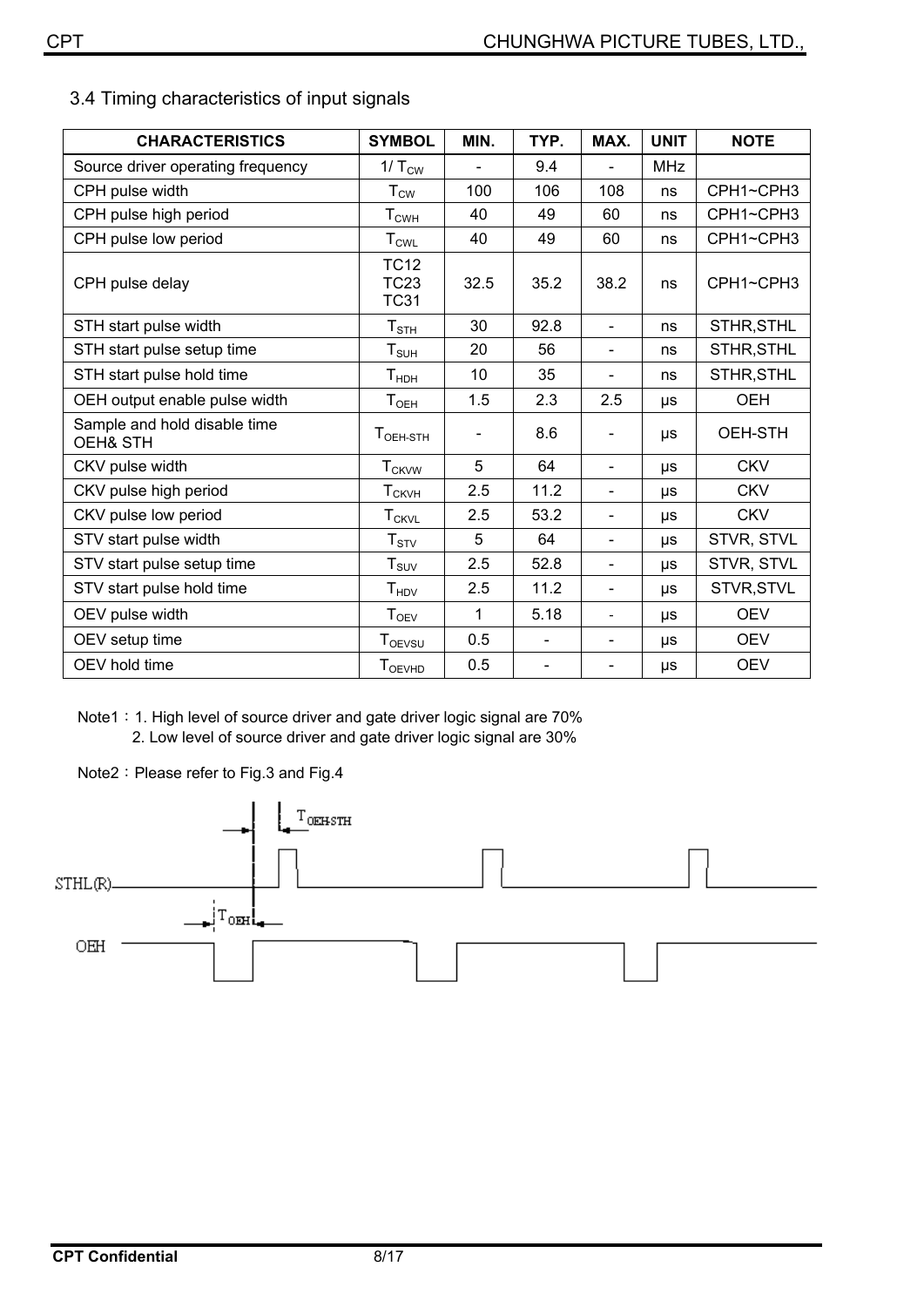

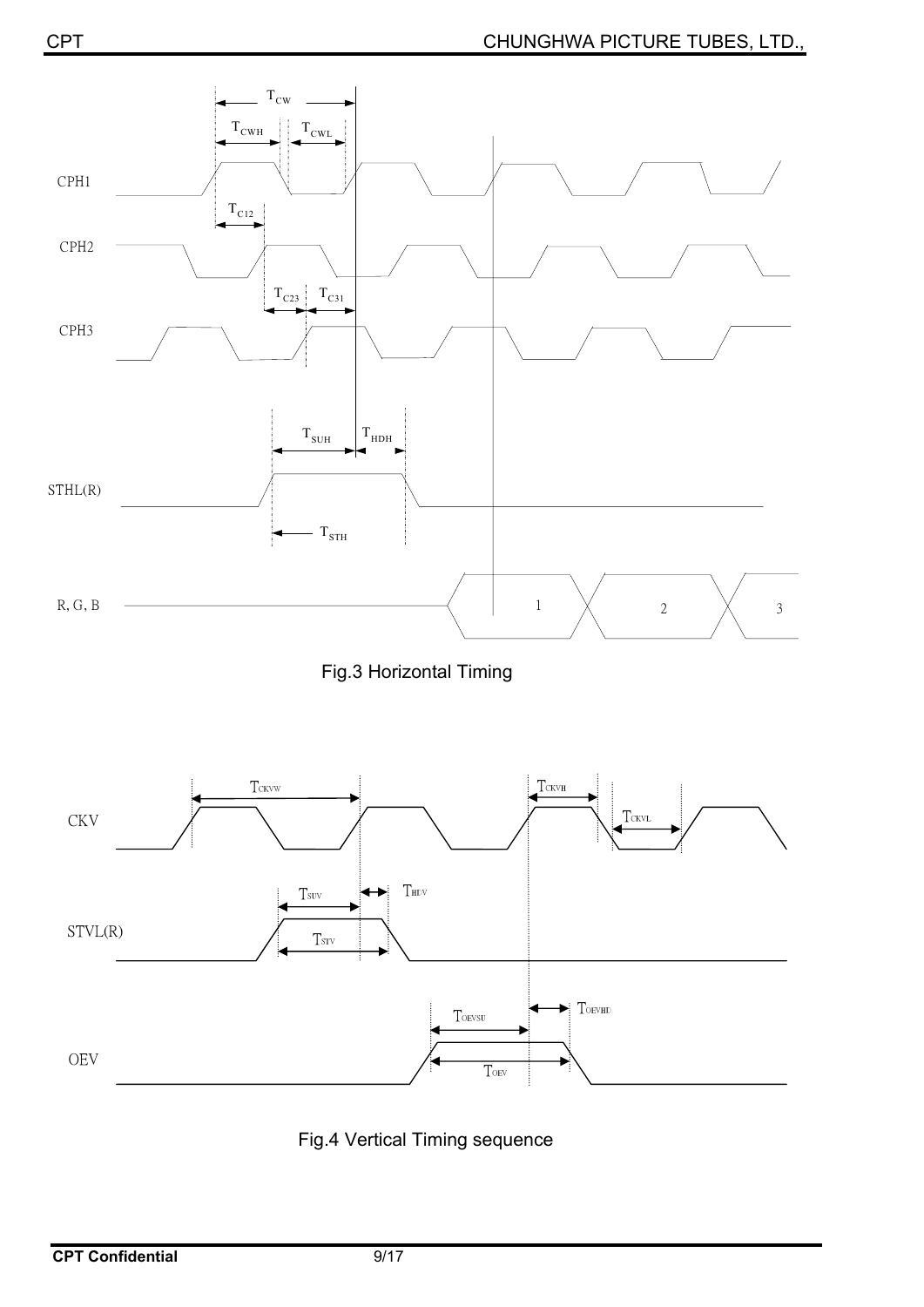# **4.**ʳ**INTERFACE CONNECTION:**

4.1 CN1(Signal of interface)

| Pin No.        | <b>SYMBOL</b>    | I/O | <b>FUNCTION</b>                                         | <b>NOTE</b> |
|----------------|------------------|-----|---------------------------------------------------------|-------------|
| 1              | <b>GND</b>       |     | Ground for logic circuit                                |             |
| $\overline{2}$ | <b>VCC</b>       |     | Supply voltage of logic control circuit for scan driver |             |
| 3              | <b>VGL</b>       |     | Negative power for scan driver                          |             |
| $\overline{4}$ | <b>VGH</b>       |     | Positive power for scan driver                          |             |
| 5              | <b>STVR</b>      | I/O | Vertical start pulse                                    | Note 1      |
| 6              | <b>STVL</b>      | I/O | Vertical start pulse                                    | Note 1      |
| $\overline{7}$ | <b>CKV</b>       |     | Shift clock input for scan driver                       |             |
| 8              | U/D              |     | UP/DOWN scan control input                              | Note 1      |
| 9              | <b>OEV</b>       |     | Output enable input for driver                          |             |
| 10             | <b>VCOM</b>      |     | Common electrode driving signal                         |             |
| 11             | <b>VCOM</b>      |     | Common electrode driving signal                         |             |
| 12             | L/R              |     | LEFT/RIGHT scan control input                           | Note 1      |
| 13             | <b>MOD</b>       |     | Sequential sampling and simultaneous sampling setting   | Note 2      |
| 14             | <b>OEH</b>       |     | Output enable input for data driver                     |             |
| 15             | <b>STHL</b>      | I/O | Start pulse for horizontal scan line                    | Note 1      |
| 16             | <b>STHR</b>      | $U$ | Start pulse for horizontal scan line                    | Note 1      |
| 17             | CPH <sub>3</sub> |     | Sampling and shifting clock pulse3 for data drive       |             |
| 18             | CPH <sub>2</sub> |     | Sampling and shifting clock pulse2for data drive        |             |
| 19             | CPH <sub>1</sub> |     | Sampling and shifting clock pulse1 for data drive       |             |
| 20             | <b>VCC</b>       |     | Supply voltage of logic control circuit for data driver |             |
| 21             | <b>GND</b>       |     | Ground for logic circuit                                |             |
| 22             | <b>VR</b>        |     | Alternated video signal input(Red)                      |             |
| 23             | VG               |     | Alternated video signal input(Green)                    |             |
| 24             | <b>VB</b>        |     | Alternated video signal input(Blue)                     |             |
| 25             | <b>AVDD</b>      |     | Supply voltage for analog circuit                       |             |
| 26             | <b>AVSS</b>      |     | Ground for analog circuit                               |             |

#### Note1:

#### The function of STVR and STVL is changed as follows by the U/D terminal (up/down scanning)

| J/D.   | <b>STVR</b>          | STVL          |
|--------|----------------------|---------------|
| H(VCC) | Signal Input         | Signal Output |
| L(GND) | <b>Signal Output</b> | Signal Input  |

The function of STHL and STHR is changed as follows by the L/R terminal (right/left scanning)

| /R     | STHL                 | <b>STHR</b>   |
|--------|----------------------|---------------|
| H(VCC) | Signal Input         | Signal Output |
| L(GND) | <b>Signal Output</b> | Signal Input  |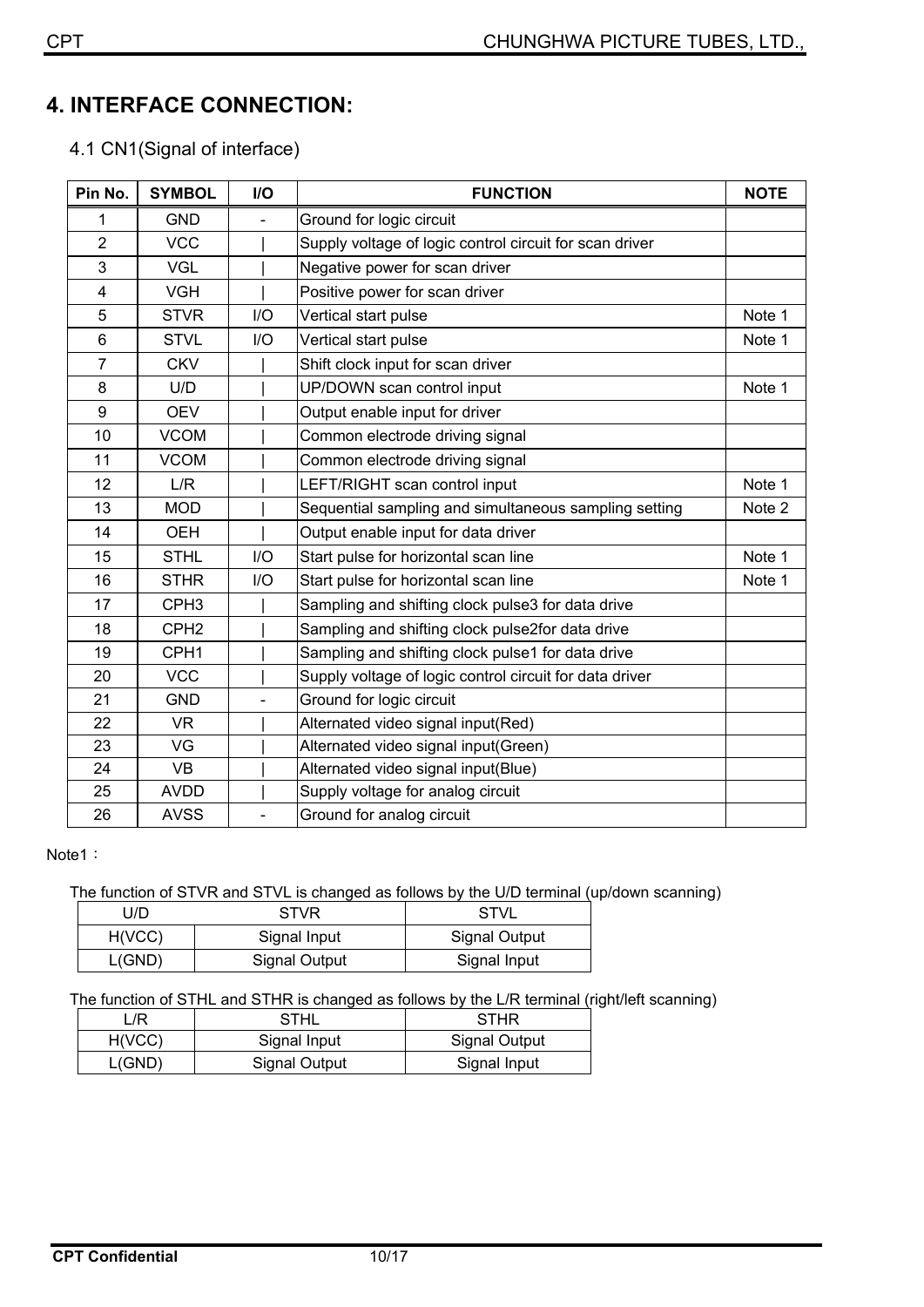

| Setting of scan control input |            | IN/OUT state for start pulse |             |             |             | Scanning direction                  |  |
|-------------------------------|------------|------------------------------|-------------|-------------|-------------|-------------------------------------|--|
| U/D                           | L/R        | <b>STVR</b>                  | <b>STVL</b> | <b>STHR</b> | <b>STHL</b> |                                     |  |
| <b>GND</b>                    | VCC.       | <b>OUT</b>                   | IN          | <b>OUT</b>  | IN          | From Up to Down, From Left to Right |  |
| <b>VCC</b>                    | <b>GND</b> | IN                           | <b>OUT</b>  | IN          | <b>OUT</b>  | From Down to Up, From Right to Left |  |
| <b>GND</b>                    | <b>GND</b> | <b>OUT</b>                   | IN          | IN          | <b>OUT</b>  | From Up to Down, From Right to Left |  |
| <b>VCC</b>                    | <b>VCC</b> | IN                           | OUT         | OUT         | IN          | From Down to Up, From Left to Right |  |

Note2: MOD=H: Simultaneous sampling (Set CPH2 and CPH3 to LOW) MOD=L: Sequential sampling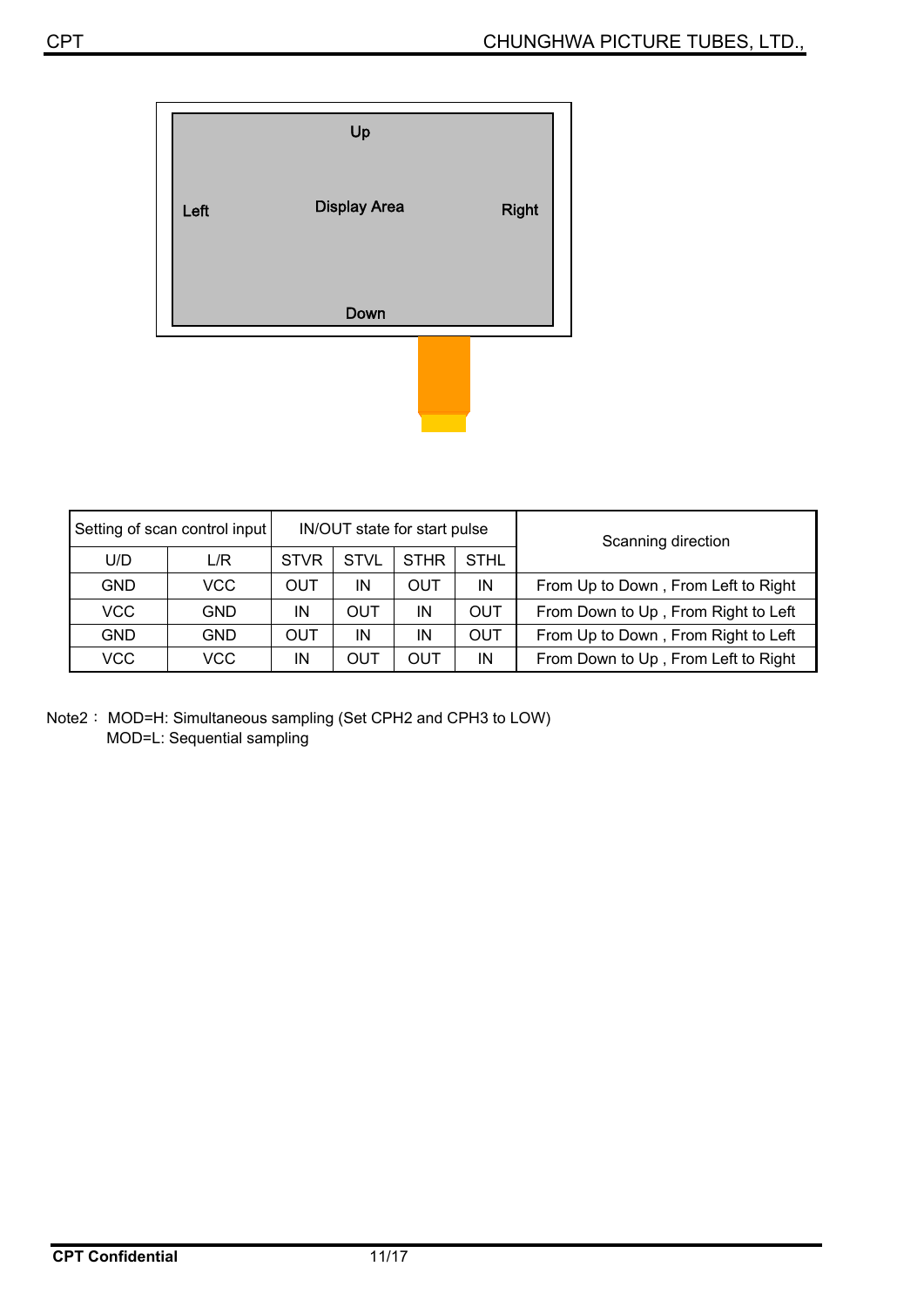# **5.**ʳ**MECHANICAL DIMENSION**

(1) Front Side



[Note]: Tolerance is  $\pm 0.3$ mm unless noted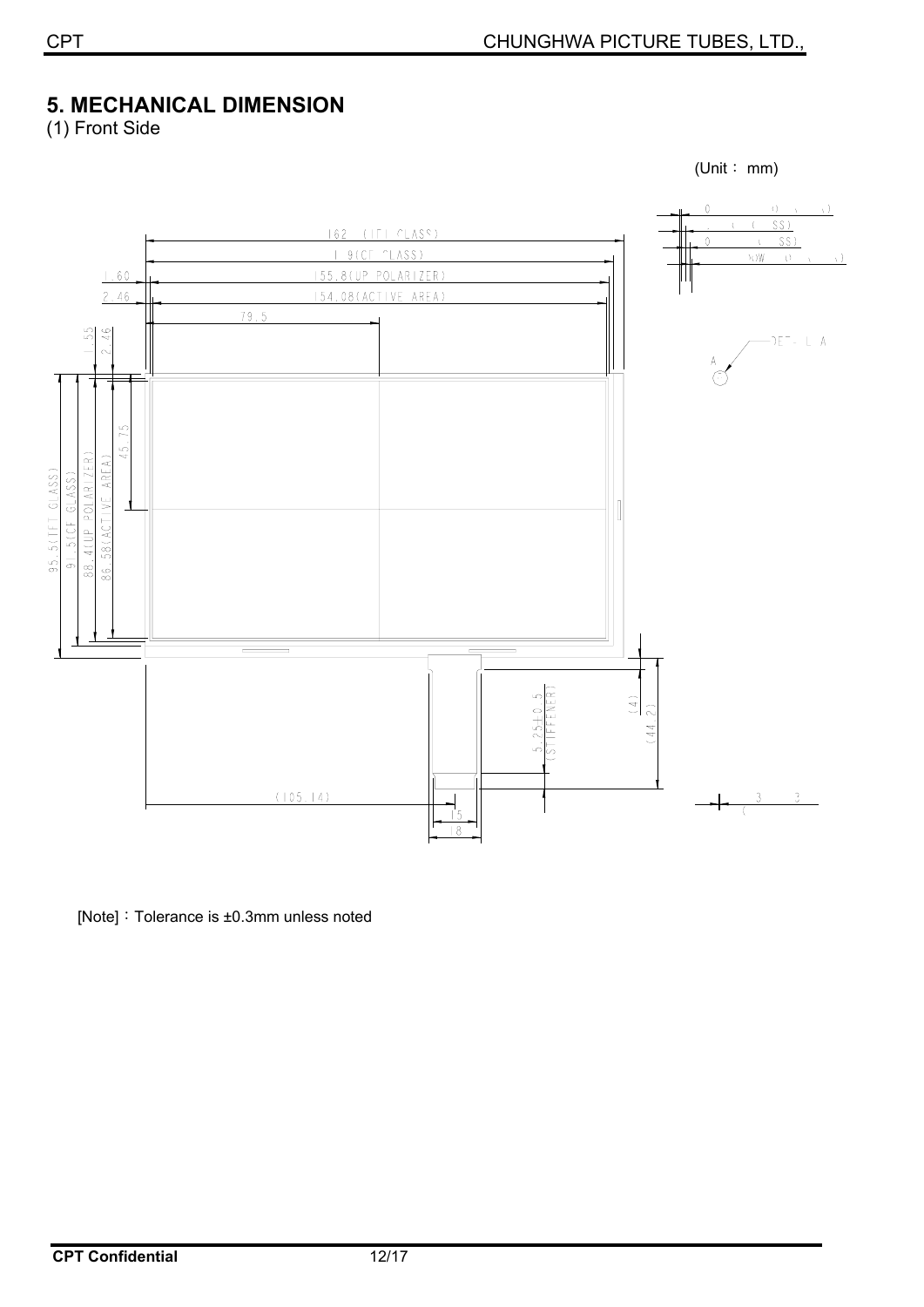# (2) Rear Side

(Unit: mm)



[Note]: Tolerance is  $\pm 0.3$ mm unless noted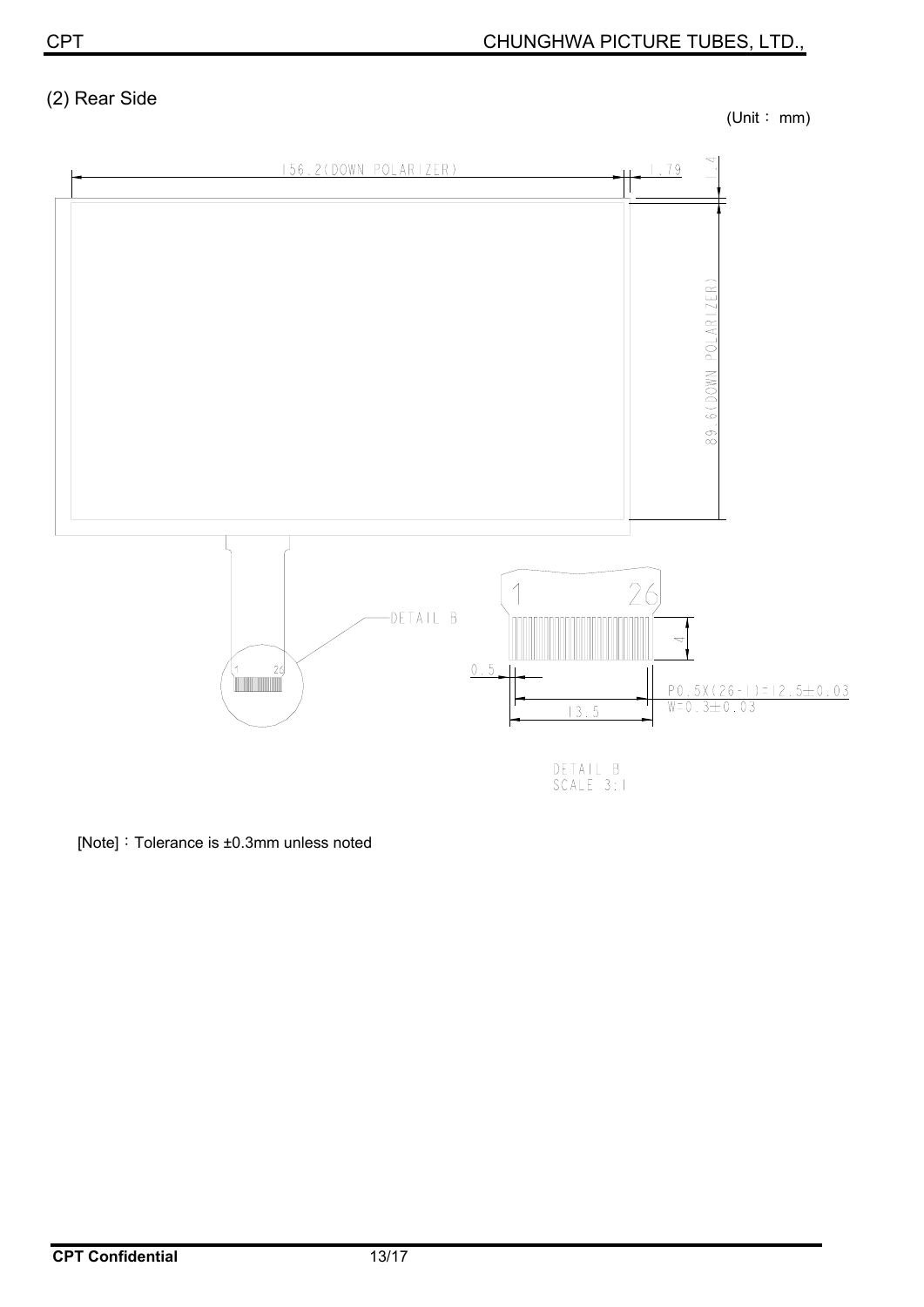|                  |                            |               |                        |      |      |       | Ta=25 $°C$  |             |  |
|------------------|----------------------------|---------------|------------------------|------|------|-------|-------------|-------------|--|
|                  | <b>ITEM</b>                | <b>SYMBOL</b> | <b>CONDITION</b>       | MIN. | TYP. | MAX.  | <b>UNIT</b> | <b>NOTE</b> |  |
|                  | <b>Panel Transmittance</b> |               |                        | 7.8  | 8.5  | --    | %           |             |  |
|                  | <b>Contrast Ratio</b>      | CR            | Point-5                | 300  | 400  | $- -$ |             | $*1$        |  |
|                  | Response Time              | $Tr + Tf$     | Point-5                |      | 20   | 30    | ms          | $*3)$       |  |
| Viewing<br>Angle | Horizontal                 | Φ             | Point-5<br>$CR \ge 10$ | 120  | 140  | $- -$ | $\circ$     | *2)         |  |
|                  | Vertical                   | θ             |                        | 100  | 120  | $- -$ | $\circ$     |             |  |

## **6. OPTICAL CHARACTERISTICS**

[Note]

These items are measured by BM-5A (TOPCON) or CA-1000(MINOLTA) in the dark room. (no ambient light)

Measuring point: Fig.5 Measurin-point:  $1~9$  points Measuring Viewing Angle: Fig.6: θ=ψ=0°





\*1) Definition of contrast ratio:

Measure contrast ratio on the Point-5 (refer to figure 5) Contrast ratio is calculated with the following formula :

Contrast Ratio (CR) = (White) Luminance of  $ON \div$  (Black) Luminance of OFF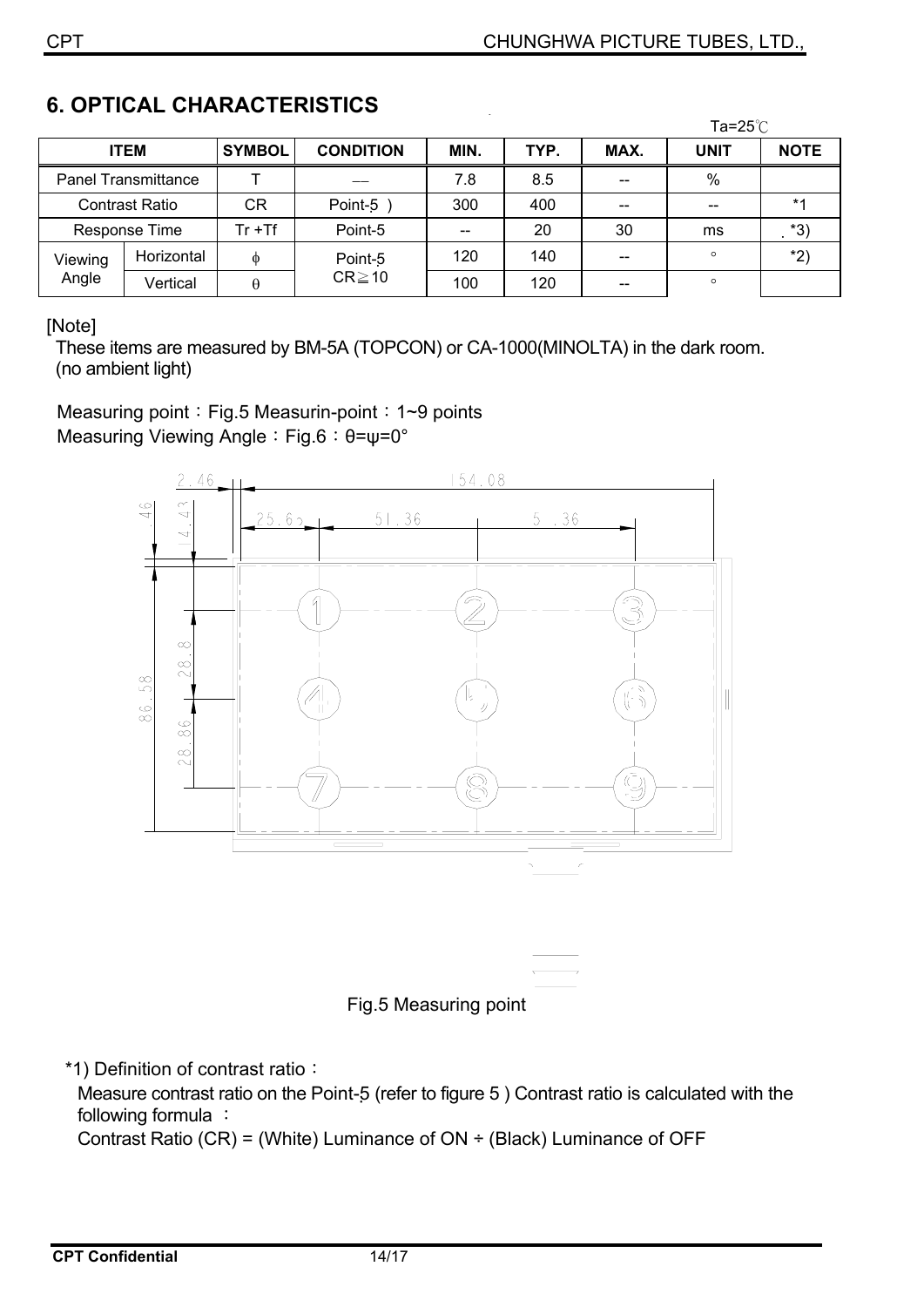CHUNGHWA PICTURE TUBES, LTD.,





\*3) Definition of Response Time

The response time is defined as the time interval between the 10% and 90% amplitudes.Refer to figure 7 as below.



Fig.7 Definition of Response Time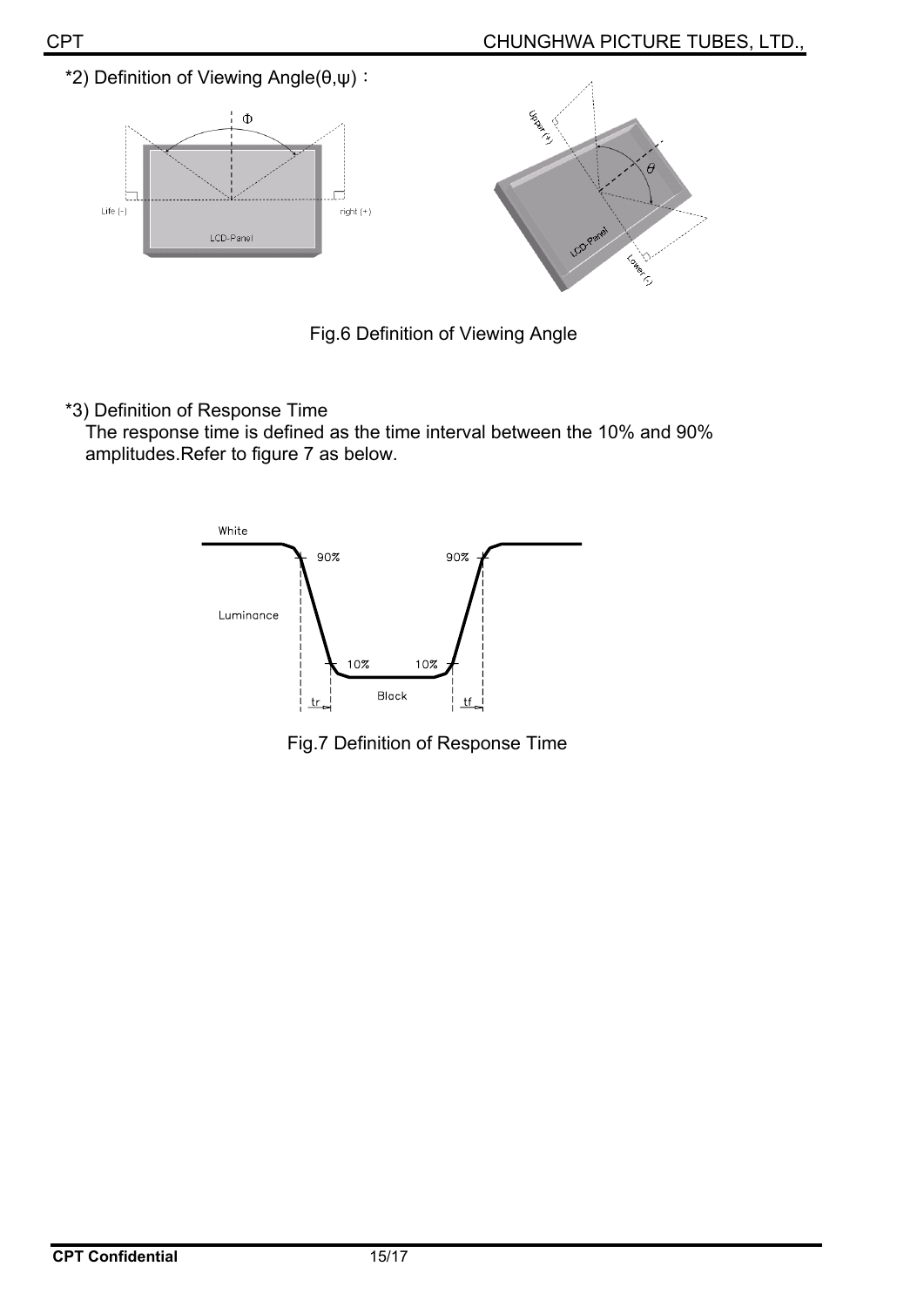# **7. RELIABILITY TEST**

- These tests are conducted with CPT backlight.
- 7.1 Temperature and Humidity

| <b>TEST ITEMS</b>                                         | <b>CONDITIONS</b>                                              | <b>NOTE</b>   |
|-----------------------------------------------------------|----------------------------------------------------------------|---------------|
| <b>High Temperature Operation</b>                         | 70℃; 240hrs                                                    |               |
| <b>High Temperature Storage</b>                           | $80^{\circ}$ C; 240hrs                                         |               |
| <b>High Temperature</b><br><b>High Humidity Operation</b> | $60^{\circ}$ C; 90%RH; 240hrs<br>(No condensation)             |               |
| Low Temperature Operation                                 | $-20^{\circ}$ ; 240hrs                                         |               |
| Low Temperature Storage                                   | $-30^{\circ}$ C ; 240hrs                                       |               |
| <b>Thermal Shock</b>                                      | $-30^{\circ}$ C (0.5hr) ~ 80 $^{\circ}$ C (0.5hr) ; 200 Cycles | Non-Operating |
| Image Sticking                                            | $25^{\circ}$ C; 4hrs                                           | Note $(1)$    |

[Note]:

(1) Condition of Image Sticking test:  $25 \pm$ 

Operation with test pattern sustained for 4 hrs, then change to gray pattern immediately. After 5 mins, the mura must be disappeared completely.







| <b>ITEMS</b>                    | <b>CONDITIONS</b>                                                                                                                                                                                                |  |  |  |
|---------------------------------|------------------------------------------------------------------------------------------------------------------------------------------------------------------------------------------------------------------|--|--|--|
| <b>Shock</b><br>(Non-Operation) | • Shock level : $980 \text{m/s}^2$ (equal to 100G).<br>• Waveform: 1/2 Sine wave, 6msec<br>$\bullet$ $\pm$ X, $\pm$ Y, $\pm$ Z, each axis 1 times                                                                |  |  |  |
| Vibration<br>(Non-Operation)    | • Frequency range : $8 \sim 33.3$ Hz<br>Stoke $: 1.3$ mm<br>Vibration: sinusoidal wave, perpendicular axis<br>$\bullet$<br>(both x, z axis: 2Hrs, y axis 4Hrs).<br>Sweep: 2.9G, 33.3 Hz -400 Hz<br>Cycle: 15 min |  |  |  |